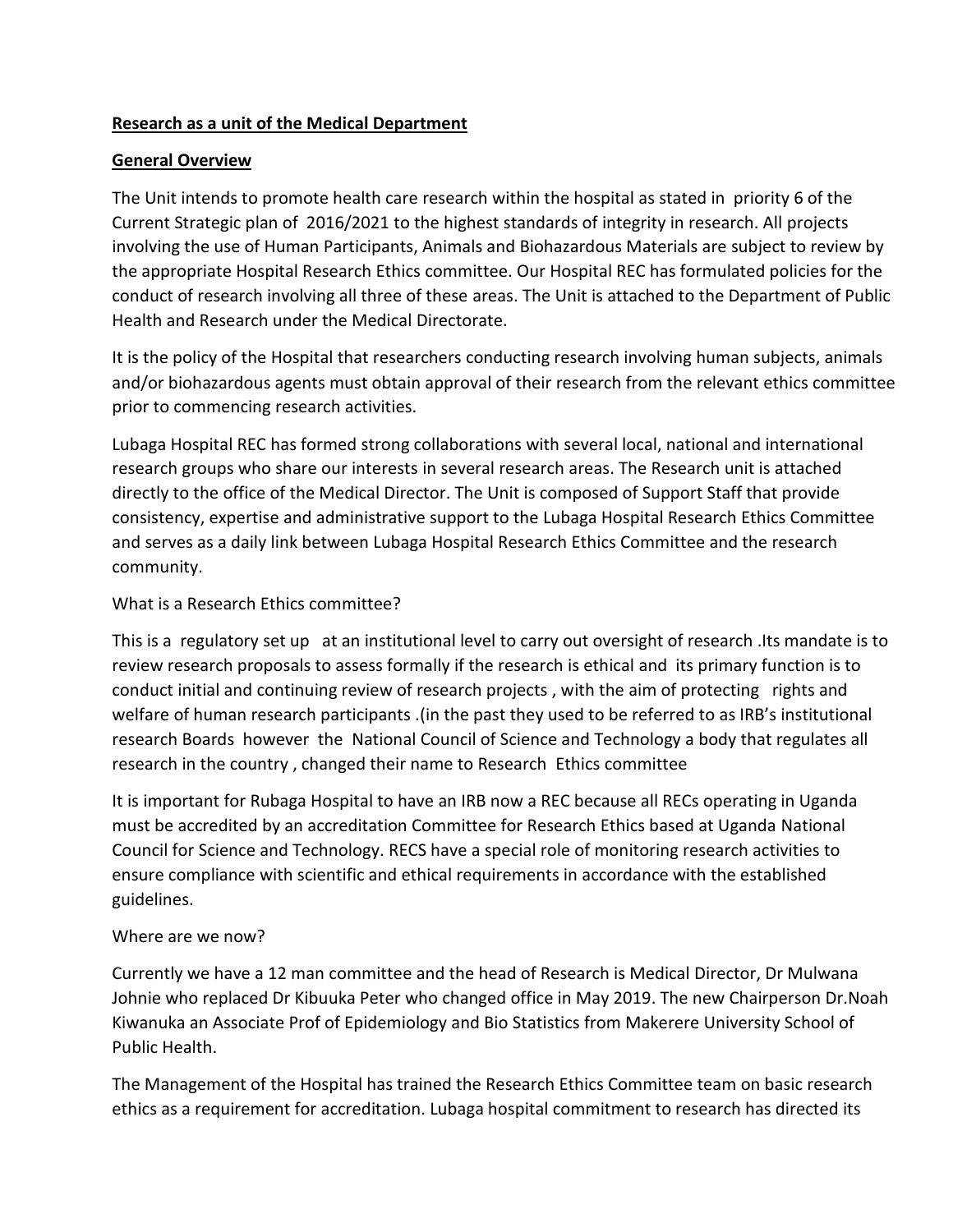attention to the development needs of the unit - they have established a research agenda where the strategic plan has a list of items that are focused on developing research not only recently updated but trained the members who hold valid certificates in ICH GCP Training course and Responsible Conduct of Research. The Hospital has established priorities and structures that promote ethical conduct and the communication with Regional National and international stake holders to help us develop into an institution that can write winning proposals.

The REC is in the process of being accredited to the UNCST following an application signed by the Executive Director in November 2019, accreditation to UNCST. The process is still on going

# **Performance on past agreed objectives**

The tasks of the REC members are executed free of bias and influence. It provides independent competent and timely review of the ethics of the proposed studies. Committee subjects. The REC works to an extent that administrative Clearance is carried out most of the time. These are studies that have been approved by other Recs from other institutions. Our own studies and Studies from Students of our Hospital and other Training Institutions. Other studies carried out are approved by other accredited RECS. We have a number of Research Collaborations namely BD study, the TB Study in Public Health the WHO Study on Rota Virus and the Diabetes Study from Medical Research Council Entebbe .

Agreed at performance appraisal one of the objectives was to obtain/ subscribe to two online journals for the Resource Centre which would be helpful to the Doctors for the access and availability at the Resource center would be good. The time line was December 2019 and the support was to be provided by the Medical Director and the Finance team.

To have the REC accredited

- 1. Support at least 3 operational studies by the Hospital Staff
- 2. Sensitize staff about research through workshops and CMESs and invite UNCST for online training for the REC team
- 3. Attend REC meetings from Mulago Hospital and Makerere University School of Public health forums to shadow and acquire best practices

Throughout the year, the process of meetings has been slow because most studies are basically administrative, The Hospital has been very supportive by supporting the Team to train its members on the required Qualifications set up by the UNCST.

We need more support from the Chairperson on Meetings.

## **New Year Objectives**

• Spearhead the process of the accreditation to UNCST process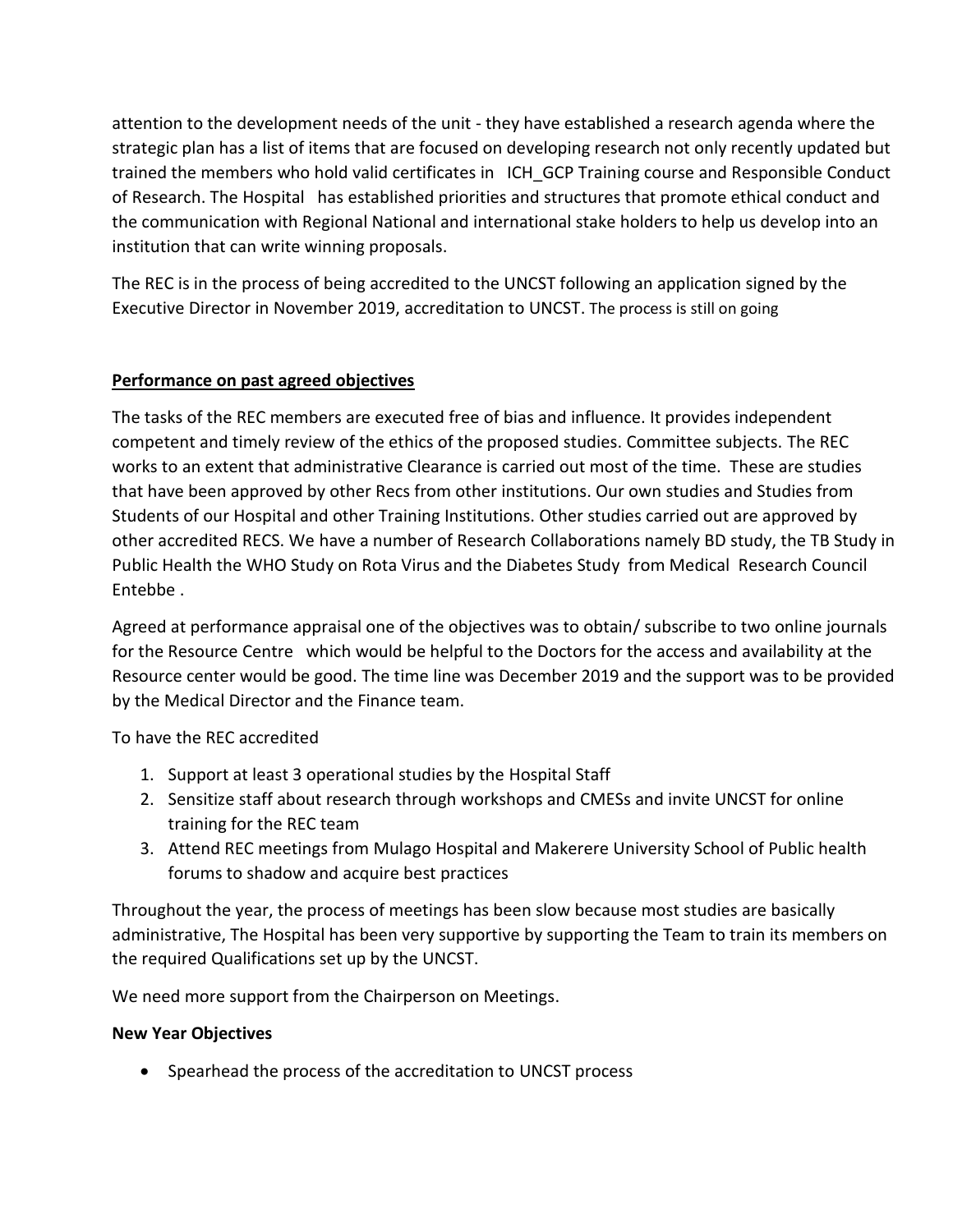To promote the reading culture. It is vital that all studies that need to be carried out in our hospital should be channeled officially through the Research office, for the hospital to grow and for proper monitoring of their activities. Some studies are going on informally and are not officially recorded. It was recommended to adhere to the guidelines of the Uganda National Council and Science & Technology. Research at our hospital is focused on Answering important health questions and translating new findings into benefits for patients and society. Within the hospital and utilize the Research unit

• To subscribe to current Medical Journals that would be beneficial to Doctors

Research Office needs to keep abreast of upcoming trends in research by internalizing the WHO guidelines and principles on Medical research. NIH provides support on scientific merit and innovation. Once accredited the institution will be in position to build capacity for research grants. Holding regular monthly or quarterly educational sessions on relevant ethical issues for not only REC members and hospital staff, but also patients.

• Setting annual goals for the ethics committee and regular evaluation of the steps taken toward their achievement

• Reviewing the policies proposed by the committee

## Conclusion

It is hoped that these targets will be the basis for the future direction of the research unit activities and along with other team support the unit shall be developed into a stronger team that can even have the ability to write grant winning proposals.

The selection of a research design begins with the research question and the phenomena being studied. Just as different types of quantitative research designs exist to answer different quantifiable research questions, different qualitative designs exist to answer questions about the many different conditions of people's health, illness, and life experiences. Understanding the purpose of each research design assists nurses in selecting the best design for answering their research questions. Focusing the research question and enlisting the best research design to answer that question, is the first and most important step in conduction scientifically sound research whether it be qualitative or quantitative. Each builds the other and enriches nursing science and practice.

Scientifically sound, qualitative research studies often serve not only as groundwork for theory development but also for the design, implementation, and refinement of quantitative studies. While rigorous quantitative research studies often serve to identify the gaps in the literature and little understood phenomena in need of qualitative study. The ongoing interaction between these two approaches to knowledge leads to the accumulation of a broad array of research findings to help move nursing from tradition-based to an evidencebased practice.

The purpose of research is systematically identify what people want so that providers, regulators and policy makers can better meet their needs.

The current challenges are to: